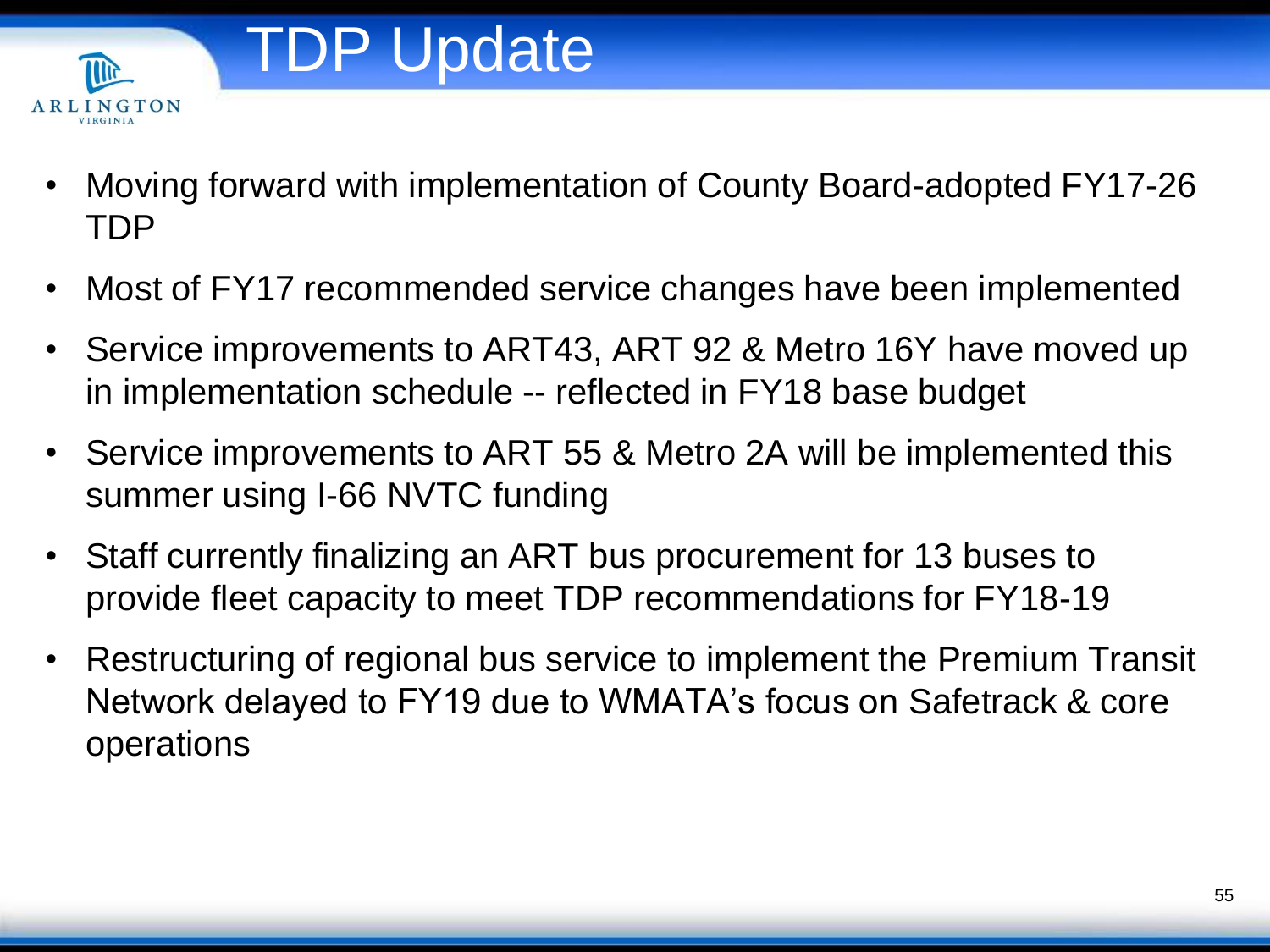

## TDP Update FY2017